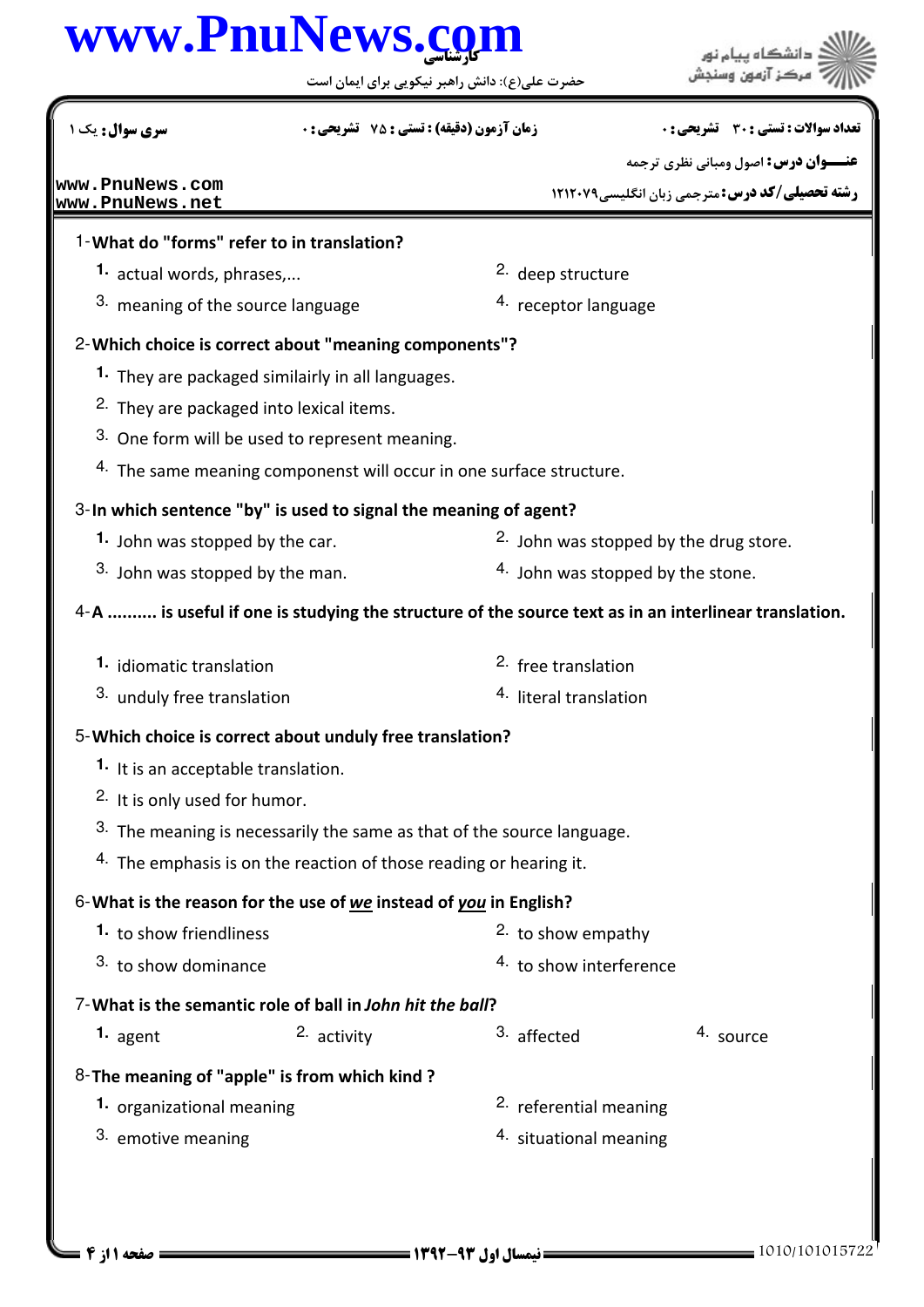## كارشناسي **[www.PnuNews.com](http://www.PnuNews.com)**

حضرت علي(ع): دانش راهبر نيكويي براي ايمان است

| سری سوال : یک ۱                                                                                                                 |                             | زمان آزمون (دقیقه) : تستی : 75 ٪ تشریحی : 0 |  |                                                        |  | <b>تعداد سوالات : تستی : 30 ٪ تشریحی : 0</b> |
|---------------------------------------------------------------------------------------------------------------------------------|-----------------------------|---------------------------------------------|--|--------------------------------------------------------|--|----------------------------------------------|
|                                                                                                                                 |                             |                                             |  |                                                        |  | <b>عنـــوان درس:</b> اصول ومبانی نظری ترجمه  |
| www.PnuNews.com<br>www.PnuNews.net                                                                                              |                             |                                             |  | <b>رشته تحصیلی/کد درس: مترجمی زبان انگلیسی ۱۲۱۲۰۷۹</b> |  |                                              |
|                                                                                                                                 |                             |                                             |  |                                                        |  |                                              |
| 1. some information has not been included elsewhere in the text                                                                 |                             |                                             |  |                                                        |  |                                              |
| <sup>2.</sup> there is no shared information in the communicative situation                                                     |                             |                                             |  |                                                        |  |                                              |
| 3. of the structure of the source language                                                                                      |                             |                                             |  |                                                        |  |                                              |
| 4. of the world                                                                                                                 |                             |                                             |  |                                                        |  |                                              |
| 10-"A mother, seeing her child about to put his hand in the fire, cries out, "No". Which kind of<br>meaning is refered to here? |                             |                                             |  |                                                        |  |                                              |
| 1. idiomatic meaning                                                                                                            |                             |                                             |  | <sup>2.</sup> literal meaning                          |  |                                              |
| 3. figurative meaning                                                                                                           |                             |                                             |  | 4. situational meaning                                 |  |                                              |
| 11-In establishing the project, "target" refers to what?                                                                        |                             |                                             |  |                                                        |  |                                              |
| 1. $text$                                                                                                                       |                             | 2. source language                          |  | 3. writer                                              |  | 4. audience                                  |
| 12-  is used to refer to process of discovering the meaning of the source language text which is<br>to be translated.           |                             |                                             |  |                                                        |  |                                              |
| <sup>1</sup> Exchange                                                                                                           | 2. Exegesis                 |                                             |  | 3. Excavation                                          |  | <sup>4.</sup> Exclusion                      |
| 13-After evaluation is done carefully, there will need to be a  made on the basis of the feedback<br>recieved.                  |                             |                                             |  |                                                        |  |                                              |
| <sup>1.</sup> initial draft                                                                                                     | <sup>2.</sup> revised draft |                                             |  | 3. final draft                                         |  | <sup>4</sup> before any draft                |
| 14-Which one is the purpose of evaluation?                                                                                      |                             |                                             |  |                                                        |  |                                              |
| 1. accuracy & brevity                                                                                                           |                             |                                             |  | 2. naturalness & brevity                               |  |                                              |
| 3. accuracy & clearness                                                                                                         |                             |                                             |  | <sup>4.</sup> clearness & relativity                   |  |                                              |
| 15-What is the process of "unpacking" the semantic structure of a word?                                                         |                             |                                             |  |                                                        |  |                                              |
| 1. skewing                                                                                                                      | 2. interpretation           |                                             |  | 3. paraphrase                                          |  | 4. restatement                               |
| 16- to something already introduced to the context.                                                                             |                             |                                             |  |                                                        |  |                                              |
| 1. Generic word                                                                                                                 | <sup>2.</sup> Specific word |                                             |  | 3. Substitute word                                     |  | 4. Indefinite word                           |
| 17-Which pair of words are reciprocal?                                                                                          |                             |                                             |  |                                                        |  |                                              |
| 1. teach, instruct                                                                                                              | <sup>2.</sup> buy, sell     |                                             |  | 3. give, denote                                        |  | <sup>4.</sup> teach, learn                   |
| 18-What is another term for "central component"?                                                                                |                             |                                             |  |                                                        |  |                                              |
| 1. contrastive component                                                                                                        |                             |                                             |  | 2. generic component                                   |  |                                              |
| 3. specific component                                                                                                           |                             |                                             |  | 4. incidental component                                |  |                                              |
|                                                                                                                                 |                             |                                             |  |                                                        |  |                                              |

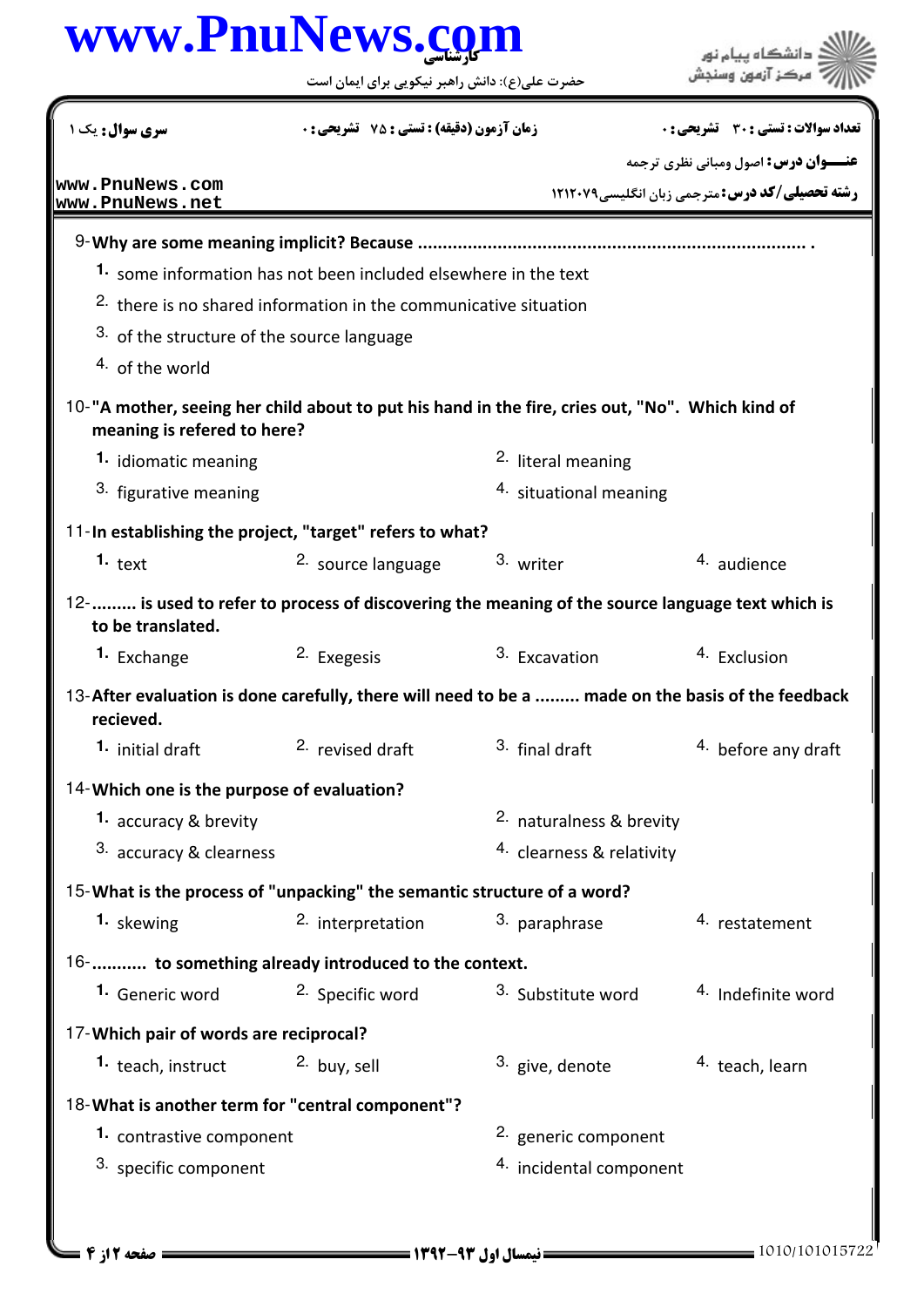## كارشناسي **[www.PnuNews.com](http://www.PnuNews.com)**

حضرت علي(ع): دانش راهبر نيكويي براي ايمان است

**عنـــوان درس:** اصول ومباني نظري ترجمه **رشته تحصیلی/کد درس: مترجمی زبان انگلیسی1۲۱۲۰۷۹** تعداد سوالات : تستي تشريحي زمان آزمون (دقيقه) : تستي تشريحي سري سوال ' ( \*: +, : \* )\*: : : 19- What is one aspect of the meaning of a word?  $2.$  its primary sense  $3.$  its secondary sense its components **1.** its reference What is the second step of analyzing senses of words? 20- 2. sorting the collocates into generic classes 4. listing & labling the senses of the word **1.** collecting data 3. regrouping the content 21 - What is the use of words in a figurative sense involving association called? 1. metonymy antonymy antonymy antonymy antonymy synonymy antonymy synonymy 22- What does the use of heaven instead of god refer to? 1. hyperbole **2.** euphemism and  $\frac{3}{2}$  idiom and  $\frac{4}{2}$  ambiguity 23-Honrifics refer to ........ within the components of meaning of distinctions which relate to social standings within the society. 1. exclusion  $2.$  gender  $3.$  inclusion  $4.$  collection 3. inclusion 24-........... is used when inanimate or abstract things are treated as person, but in second person and with direct aspect. **1.** apastrophe 2. personification and 3. animation and 4. role designation What are "collocational clashes"? 25- 1. grammatical & lexical collocational errors 2. grammatical collocational errors 3. lexical collocational errors 4. collocational errors in all aspect of a language Which choice is one of the basic alternative ways in which a translator can find an equivalent 26 expression in the receptor language? **1.** a specific word with a descriptive phrase **2.** a new word  $4.$  a generic word with a descriptive phrase 3. a cultural substitute 27-......... always results in some distortion of meaning and should not be used unless the other possible solutions have proven insufficient. **1.** modifying a loan word **cultural substitute** and the substitute  $3.$  complicated modification  $1.3$  and  $1.4$  literal meaning **[www.PnuNews.com](http://pnunews.com) [www.PnuNews.net](http://pnunews.net)**